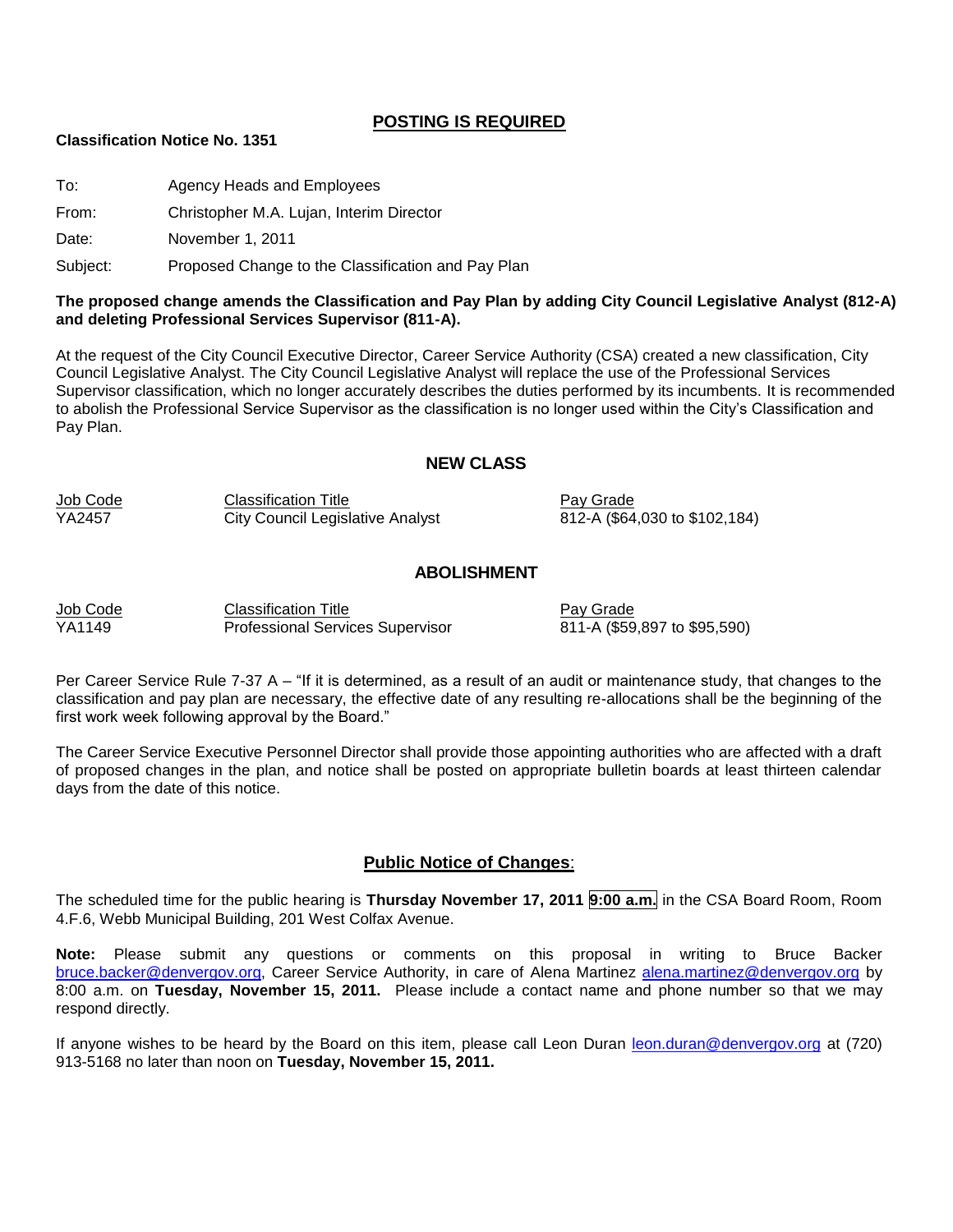

## Career Service Authority

Page 1 of 5

# City Council Legislative Analyst

## **GENERAL STATEMENT OF CLASS DUTIES**

Performs advanced, specialized professional level work coordinating and managing the City's legislative process and City Council committee meetings; performing research and analysis into complex policy issues, making recommendations and providing advice to City Council members on existing and proposed legislation; and functioning as a technical expert on the City's legislative process by advising City Council members, city employees, and the public on legislative processes and procedures.

## **DISTINGUISHING CHARACTERISTICS**

The City Council Legislative Analyst is distinguished from the *Legislative Assistant*, which performs professional level work supporting City Council staff on information requests and research projects; and providing administrative support to the City Council director and staff.

The City Council Legislative Analyst is also distinguished from the *City Council Aide* series, which provides administrative and/or professional support to city council members by managing administrative functions within Council members' district offices, responding to and resolving constituent problems and inquiries, and providing guidance and advice to Council members.

Finally, the City Council Legislative Analyst is distinguished from the *Management Analyst IV*, which performs specialized, professional, complex, and multi-dimensional analytical work which includes conducting and executing studies/projects for areas with little or no procedural precedent which have citywide and/or major department(s) policy implications and providing top level management with information necessary for decision-making and long-range organizational planning. While the duties performed by the City Council Legislative Analyst are similar in type and nature to the Management Analyst IV, an employee classified as a City Council Legislative Analyst is expected to possess subject matter expertise in the legislative process.

## *Guidelines, Difficulty and Decision Making Level:*

Guidelines are generally in the form of stated objectives only with issues and factors largely undefined requiring the employee to exercise creativity and ingenuity in devising criteria, techniques, strategy, and methodologies for approaching assigned functions or projects.

Duties performed involve concepts, theories, and concrete factors to be evaluated and weighed requiring a high degree of analytical ability, independent judgment, and decision-making.

Work assignment is generally unstructured and employee is responsible for organizing complex, varied, and simultaneous coordination of several functions, programs, or projects in various stages of completion.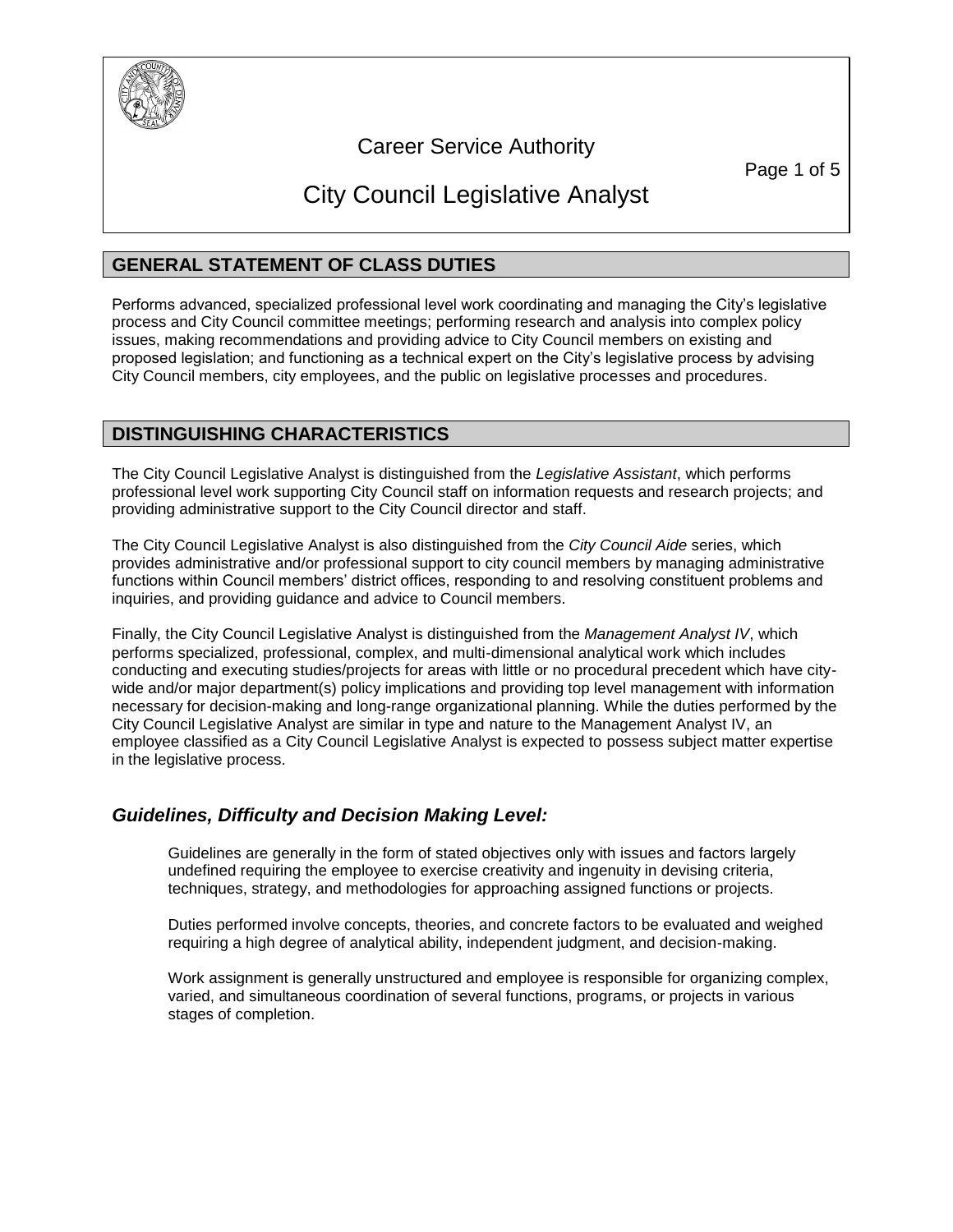#### *Level of Supervision Received and Quality Review:*

Under administrative supervision, the employee has personal accountability for carrying out an assigned function, program, or project within the scope of established guidelines and objectives and is expected to resolve problems that arise in the normal course of the work. Completed work is generally reviewed for soundness of judgment, conclusion, adequacy, and conformance to policy.

#### *Interpersonal Communications and Purpose:*

Contacts are of a remedial nature involving the resolution of problems and where some degree of discretion and judgment are required in carrying out a major program and/or function of the organization.

#### *Level of Supervision Exercised:*

None

#### **ESSENTIAL DUTIES**

Coordinates and manages the City's legislative process which involves assigning ordinance requests to appropriate City Council committees; reviewing and tracking requests for legislation; and creating and distributing official notification of proposed legislation.

Coordinates and participates in City Council committee meetings by working with the committee chair to set agendas and schedule meetings; coordinating department/agency presentations and obtaining additional information for City Council members; and documenting official action and disposition legislation from City Council committee meetings with use of proprietary legislative software system.

Researches and analyzes complex policy issues; prepares and presents alternatives, legislation, and amendments to legislation for City Council members and committees; drafts amendments to proposed legislation and prepares written reports, when necessary.

Serves as an advisor to City Council members and City Council Aides by reviewing and evaluating existing and proposed legislation and making recommendations that shape policies that may have significant impact on the City's resources, priorities, and direction.

Acts as a technical expert on the City's legislative process by providing guidance City Council members, city employees, and the public on legislative processes and procedures; recommending changes in procedures and processes to enhance the functioning of the legislative branch of the City; and ensuring that the City Council powers and duties granted are observed according to Charter.

Cultivates, fosters, and maintains positive working relationships with constituents, city employees, and City Council members by answering questions about City Council procedures, policies, and events; resolving complex issues presented by city departments/agencies and constituents.

Serves as a City Council representative on various groups, task forces, and committees to assure legislative voice is considered among proposed alternatives; completes special projects supporting City Council functions, as assigned by supervisor.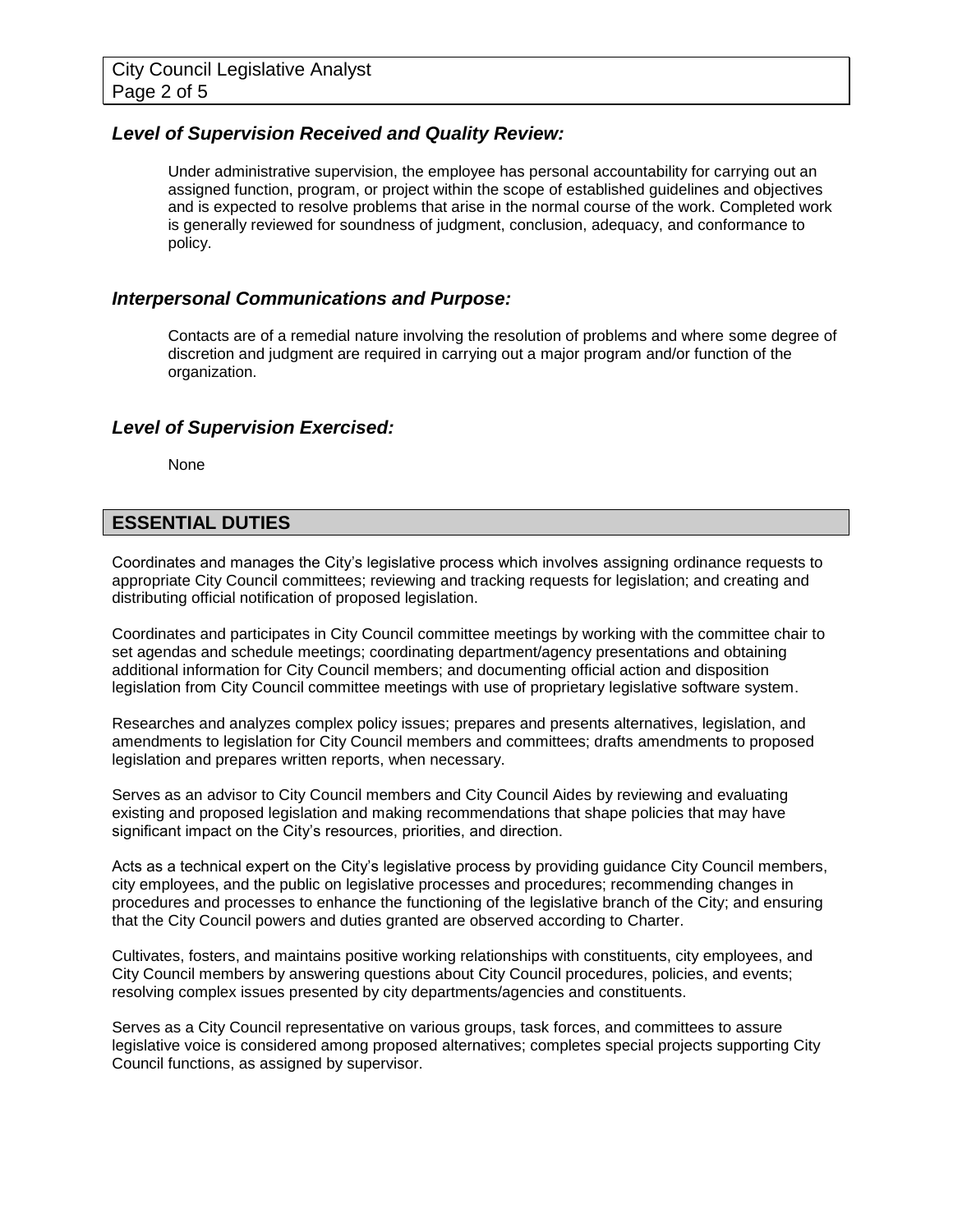## City Council Legislative Analyst Page 3 of 5

Performs a variety of professional duties on behalf of City Council to include recruiting and selecting City Council appointed board and committee members; composing technical work products, such as Charter amendments, ordinances, and resolutions; and proofing and editing the technical works of others.

> Any one position may not include all of the duties listed. However, the allocation of positions will be determined by the amount of time spent in performing the essential duties listed above.

## **MINIMUM QUALIFICATIONS**

#### *Competencies, Knowledge, & Skills:*

- **Integrity/Honesty –** Contributes to maintaining the integrity of the organization, displays high standards of ethical conduct, understands the impact of violating these standards on an organization, self, and others, and is trustworthy.
- **Technical Competence –** Uses knowledge that is acquired through formal training and extensive onthe-job experience to perform one's job, works with, understands, and evaluates technical information related to the job, and advises others on technical issues.
- **Reading –** Understands and interprets written material including technical material, rules, regulations, instructions, reports, charts, graphs, or tables and applies what is learned from written material to specific situations.
- **Writing –** Recognizes or uses correct English grammar, punctuation, and spelling, communicates information in a succinct and organized manner, and produces written information including technical material that is appropriate for the intended audience.
- **Oral Communication –** Expresses ideas and facts to individuals or groups effectively, makes clear and convincing oral presentations, listens to others, and facilitates an open exchange of ideas.
- **Interpersonal Skills –** Shows understanding, courtesy, tact, empathy, and concern, develops and maintains relationships, may deal with people who are difficult, hostile, and/or distressed, relates well to people from varied backgrounds and situations, and is sensitive to individual differences.
- **Customer Service –** Works with customers to assess needs, provide assistance, resolves problems, and satisfy expectations, knows products and services, and is committed to providing quality products and services.
- **External Awareness –** Identifies and understands economic, political, and social trends that affect the organization.
- **Organizational Awareness –** Knows the organization's mission and function and how its social, political, and technological systems work and operates effectively with them including the program, policies, procedures, rules and regulation of the organization.
- **Interpersonal Relationship and Service Orientation –** Demonstrated competency in working with a wide range of government departments with diverse business needs, interests, expectations, and requirements.
- **Information Management –** Identifies a need for and knows where and how to gather information and organizes and maintains information or information management systems.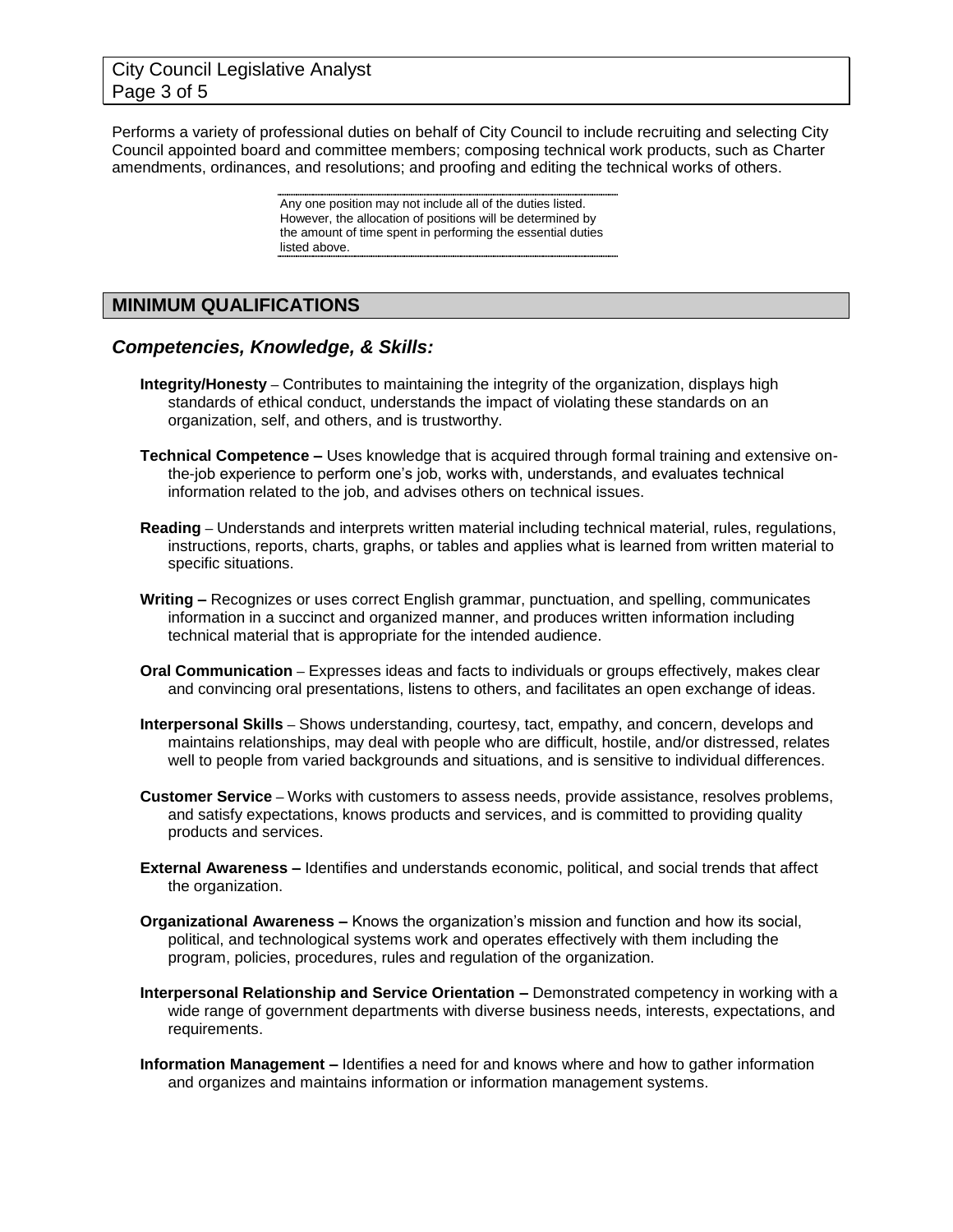- **Reasoning –** Identifies rules, principles, or relationships that explain facts, data, or other information, analyzes information, and makes correct inferences or draws accurate conclusions.
- **Problem Solving –** Identifies problems, determines accuracy and relevance of information, uses sound judgment to generate and evaluate alternatives, and makes recommendations.
- **Creative Thinking –** Uses imagination to develop new insights into situations, applies innovative solutions to problems, and designs new methods where established method and procedures are inapplicable or are unavailable.
- **Decision Making –** Makes sound, well-informed, and objective decisions, perceives the impact and implications of decisions, commits to action even in uncertain situations to accomplish goals, and causes change.
- **Influencing/Negotiating –** Persuades others to accept recommendations, cooperate, or change their behavior, works with others toward an agreement, and negotiates to find mutually acceptable solutions.
- **Conflict Management –** Manages and resolves conflicts, grievance, confrontations, or disagreements in a constructive manner to minimize negative personal impact.
- **Flexibility –** Is open to change and new information, adapts behavior and work methods in response to new information, changing conditions, or unexpected obstacles, and effectively deals with pressure and ambiguity.

**Physical Demands** (Physical Demands are a general guide and specific positions will vary based on working conditions, locations, and agency/department needs)*:*

*Carrying*: Transporting an object, usually by hand, arm, or shoulder. *Eye/Hand/Foot Coordination*: Performing work through using two or more. *Fingering*: Picking, pinching, or otherwise working with fingers. *Handling*: Seizing, holding grasping, or otherwise working with hand(s). *Hearing*: Perceiving the nature of sounds by the ear. *Vision:* Ability to adjust vision to bring objects into focus. *Near Acuity*: Ability to see clearly at 20 inches or less. *Reaching*: Extending the hand(s) and arm(s) in any direction. *Repetitive Motions*: Making frequent movements with a part of the body. *Sitting*: Remaining in the normal seated position. *Talking:* Expressing or exchanging ideas by means or spoken words.

#### *Working Environment:*

Occasional pressure due to multiple calls and inquiries. Subject to many interruptions.

#### *Education Requirement:*

Bachelor's degree in Public Administration, Business Administration, Public Relations, or a related field.